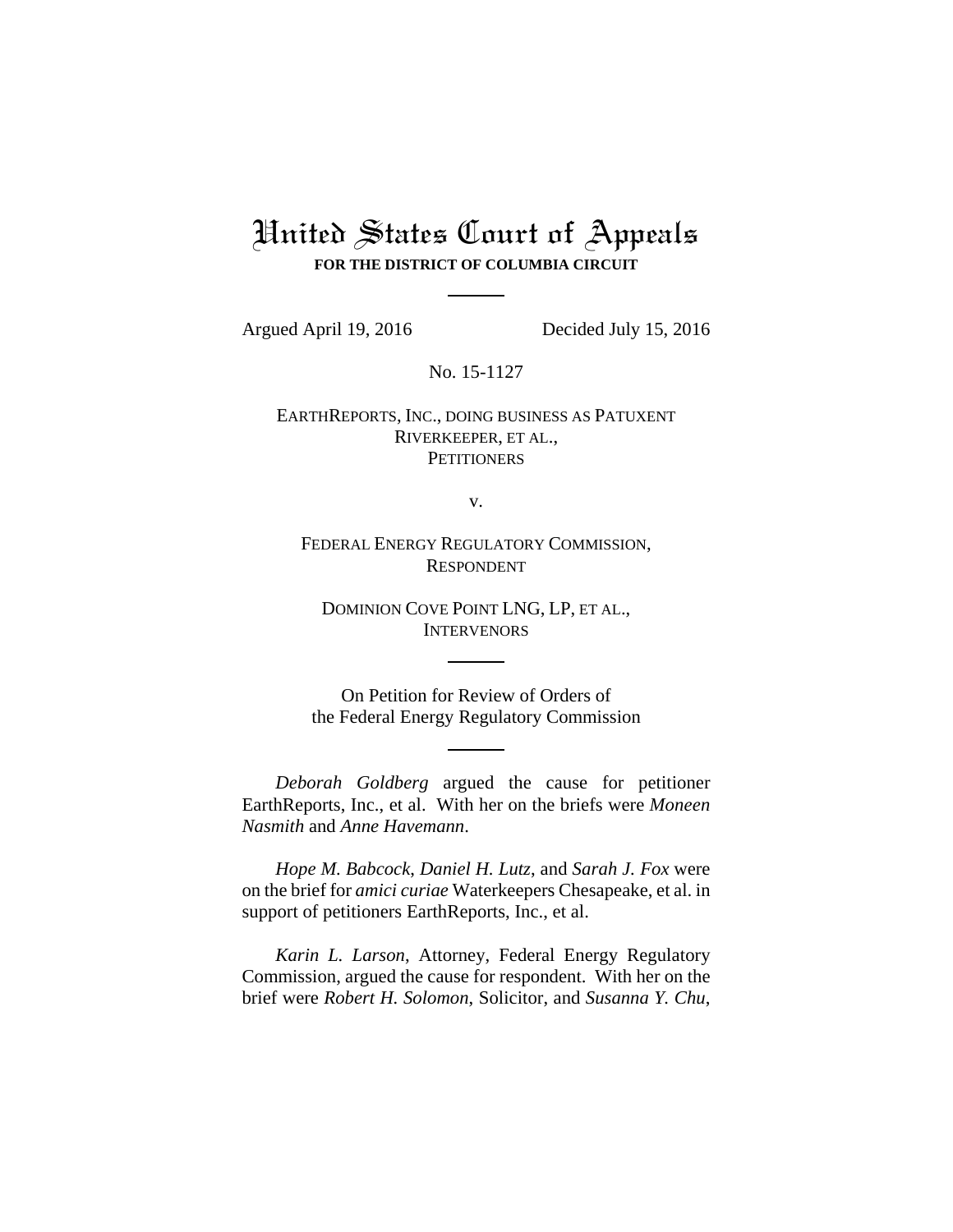Attorney. *Lisa B. Luftig*, Attorney, entered an appearance.

*Catherine E. Stetson* argued the cause for intervenors Dominion Cove Point LNG, LP and Statoil Natural Gas, LLC. With her on the brief were *J. Patrick Nevins*, *Sean Marotta*, and *Kirstin E. Gibbs*. *Christopher M. Heywood* entered an appearance.

*Ben Norris* argued the cause for respondent-intervenor American Petroleum Institute. With him on the brief were *John Longstreth*, *David L. Wochner*, and *Stacy Linden*.

Before: ROGERS, GRIFFITH and KAVANAUGH, *Circuit Judges*.

## Opinion for the Court by *Circuit Judge* ROGERS.

ROGERS, *Circuit Judge*: Several environmental organizations petition for review of the Federal Energy Regulatory Commission's conditional authorization of the conversion of the Cove Point liquefied natural gas ("LNG") facility from an import maritime terminal to a mixed-use, import and export terminal. Petitioners contend that the Commission failed to consider several possible environmental impacts that the Cove Point conversion project may have, and thus did not satisfy its obligations under the National Environmental Policy Act of 1969 ("NEPA"), 42 U.S.C. § 4321 *et seq.* We deny the petition. For the reasons set forth in *Sierra Club v. FERC (Freeport)*, No. 14-1275, 2016 WL 3524262 (D.C. Cir. June 28, 2016), the Commission was not required under NEPA to consider indirect effects of increased natural gas exports through the Cove Point facility, including climate impacts. Petitioners' remaining challenges — to the Commission's NEPA analysis of the impacts of ballast water on water quality, maritime traffic on the North Atlantic right whale, and the Cove Point facility's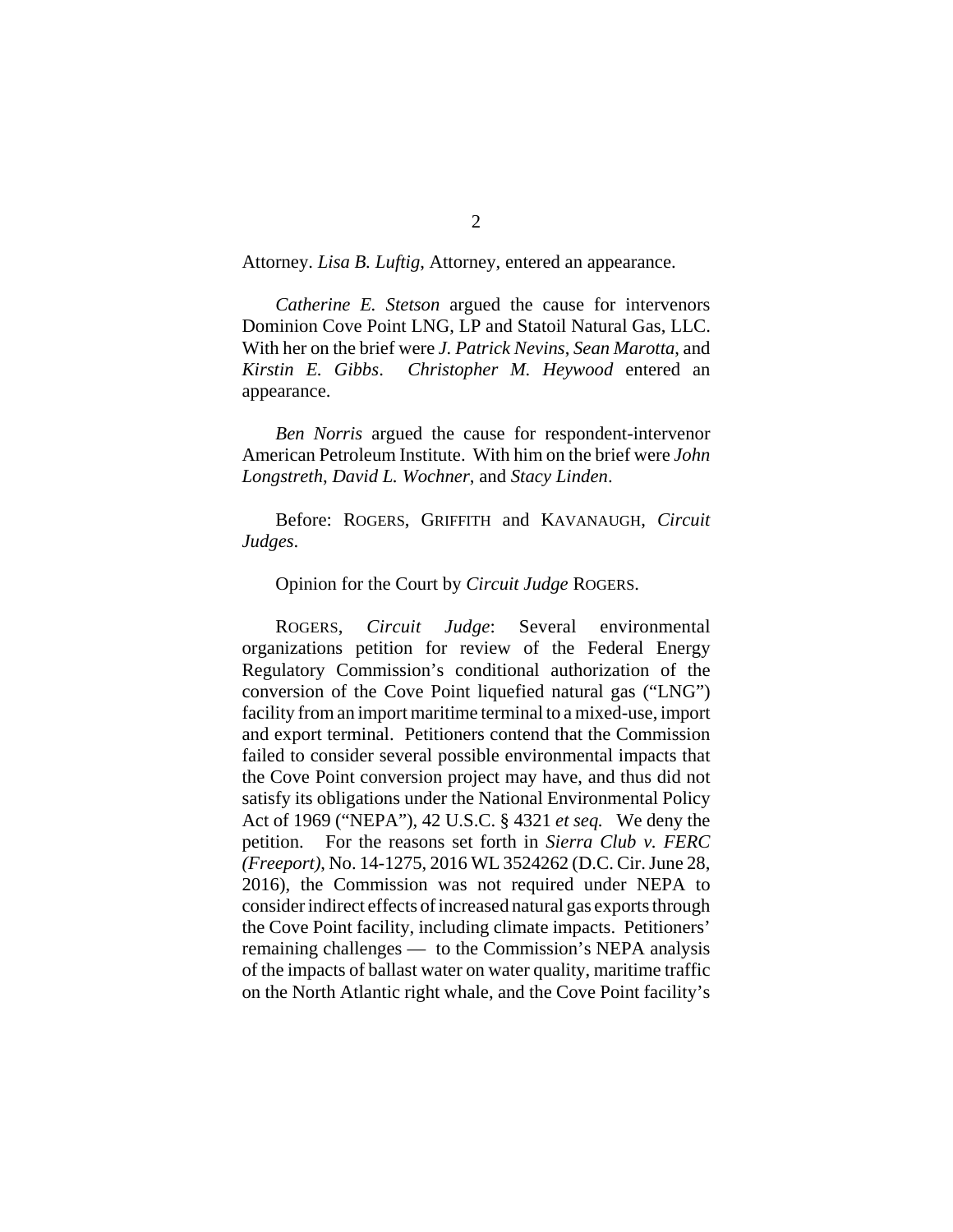operations on public safety — fail to show that the Commission did not adequately address these concerns.

**I**.

The Cove Point LNG facility is located in Maryland on the western shore of the Chesapeake Bay. It is owned by Dominion Cove Point LNG, LP. The facility was originally constructed to serve as an import terminal for maritime LNG shipments: Cove Point would receive maritime shipments of LNG, vaporize the LNG into conventional natural gas, and transport it through a dedicated pipeline to facilities in Virginia. From there, the natural gas could be transferred into national pipeline networks for delivery to consumers. Due to changes in market conditions, Cove Point was largely dormant from 1980 until 1994. In 1994, the Commission authorized the reactivation of Cove Point's vaporization and storage facilities and the construction of a liquefaction facility that could turn conventional natural gas into LNG for storage. *See Cove Point LNG Ltd. Partnership*, 68 F.E.R.C. ¶ 61,377 (1994). A further reactivation of Cove Point's import terminal facilities was authorized in 2001, *see Cove Point LNG Ltd. Partnership*, 97 F.E.R.C. ¶ 61,043 (2001), and projects to expand and modernize its facilities were authorized in 2006 and 2009, *see Dominion Cove Point LNG, LP*, 128 F.E.R.C. ¶ 61,037 (2009), *on reh'g*, 129 F.E.R.C. ¶ 61,137 (2009); *Dominion Cove Point LNG, LP*, 115 F.E.R.C. ¶ 61,337 (2006), *on reh'g*, 118 F.E.R.C. ¶ 61,007 (2007).

In April 2013, Dominion filed an application for authorization to convert its Cove Point LNG facility from a facility for maritime LNG imports to a dual-use facility for maritime LNG exports and imports. It sought authorization to construct and operate liquefaction facilities for the export of LNG under section 3 of the Natural Gas Act ("NGA"), 15 U.S.C. § 717b, and pipeline-related compressor facilities for the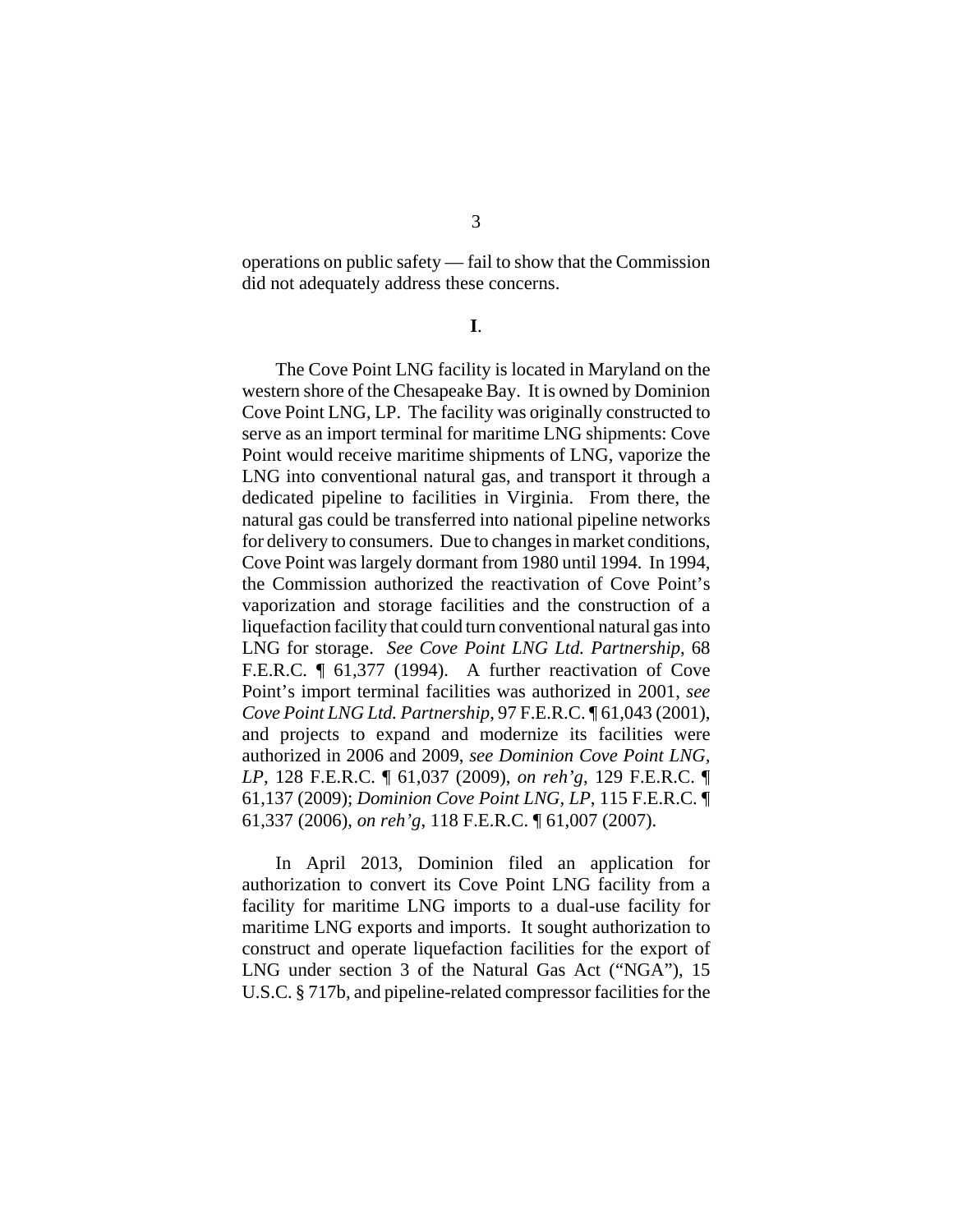transport of the natural gas under NGA § 7, *id*. § 717f. The project called for the construction of an additional liquefaction facility within the Cove Point facility's existing footprint as well as modifications to Cove Point's marine terminal facilities and compressors on its dedicated pipeline in Virginia. The project did not include the addition of any LNG storage tanks or any increase in the size or frequency of LNG marine traffic previously authorized for the Cove Point LNG terminal.

Under the NGA, regulatory oversight for the export of LNG and supporting facilities is divided between the Commission and the Department of Energy ("DOE"). Section 3(a) of the NGA, 15 U.S.C. § 717b(a), bars exportation of any natural gas from the United States to a foreign country without "first having secured an order . . . authorizing it to do so." In 1977, Congress transferred the regulatory functions of NGA § 3 to DOE. *See* 42 U.S.C. § 7151(b). DOE, in turn, delegated to the Commission authority to approve or deny an application for the siting, construction, expansion, or operation of a LNG terminal, 15 U.S.C. § 717b(e), while retaining exclusive authority over the export of natural gas as a commodity, *id.* § 717b(a). *See* DOE Delegation Order No. 00-004.00A (effective May 16, 2006); *see also* 42 U.S.C. § 7172(e). Section 7 of the NGA vests the Commission with authority over the construction and operation of interstate natural gas pipelines and related facilities. *See* 15 U.S.C. § 717f(c)(1)(A); *see also* 42 U.S.C. §§ 7151(b) & 7172(a)(1); *Consol. Edison Co. of N.Y., Inc. v. FERC*, 315 F.3d 316, 319 (D.C. Cir. 2003). Under NGA § 3, an LNG proposal "shall" be authorized unless the proposal "will not be consistent with the public interest[,]" 15 U.S.C. § 717b(a), while under NGA § 7 a finding must be made that a proposal "is or will be required by the present or future public convenience and necessity[,]" *id.* § 717f(e); NGA § 3, unlike § 7, "sets out a general presumption favoring such authorization." *W. Va. Pub. Servs. Comm'n v. Dep't of Energy*, 681 F.2d 847, 856 (D.C. Cir.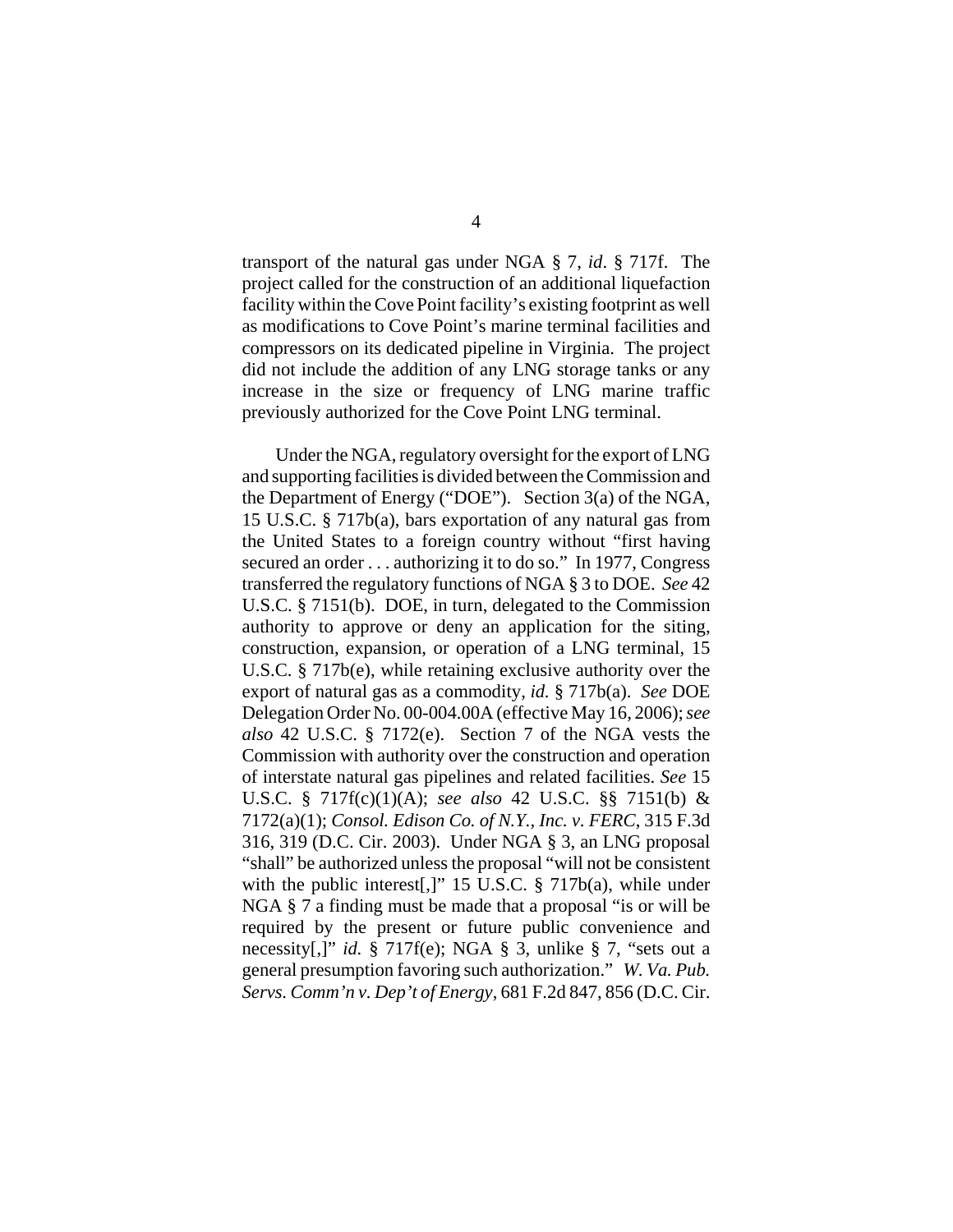1982).

NEPA requires federal agencies to include an environmental impact statement ("EIS") in "every recommendation or report on proposals for . . . major Federal actions significantly affecting the quality of the human environment . . . ." 42 U.S.C. § 4332(2)(C); *see also* 40 C.F.R. § 1508.11. Under regulations promulgated by the Council on Environmental Quality, agencies whose procedures do not require preparation of an EIS must first prepare an environmental assessment. *See* 40 C.F.R. § 1501.4. An environmental assessment "[b]riefly provide[s] sufficient evidence and analysis for determining whether to prepare an [EIS][,]" including discussion of "the environmental impacts of the proposed action and alternatives." *Id.* § 1508.9. Such assessments are to include consideration of both "[i]ndirect effects" that are "caused by the action and are later in time or farther removed in distance, but are still reasonably foreseeable," *id*. § 1508.8(b), and the "[c]umulative impact" that "results from the incremental impact of the action when added to other past, present, and reasonably foreseeable future actions[,]" *id.* § 1508.7. If the agency concludes on the basis of the environmental assessment that an EIS is not required because the proposed actions "will not have a significant effect on the human environment[,]" it must issue a finding of no significant impact ("FONSI") to fulfill NEPA's documentation requirements. *Id.* § 1508.13; *see id.* §§ 1501.4(e) & 1508.9(a)(1); *Taxpayers of Mich. Against Casinos v. Norton*, 433 F.3d 852, 857 (D.C. Cir. 2006). Congress has designated the Commission as "the lead agency for the purposes of coordinating all applicable Federal authorizations and for the purposes of complying with [NEPA]." 15 U.S.C. § 717n(b)(1); *see also* 42 U.S.C. § 7172(a)(2).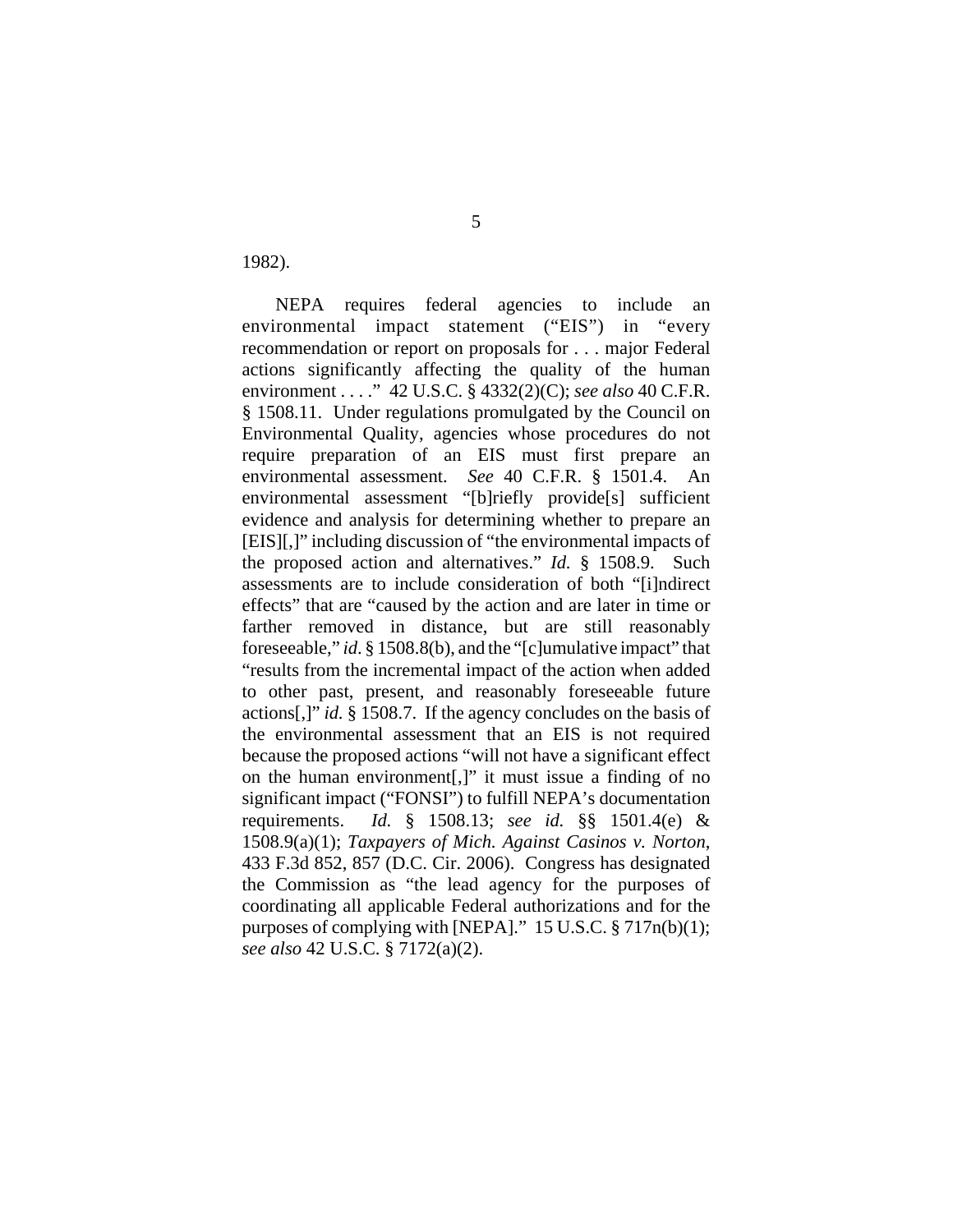The Commission devoted almost two years to preparing an environmental assessment of over 200 pages for the Cove Point expansion project. *See* Office of Energy Projects, Fed. Energy Regulatory Comm'n, Environmental Assessment for the Cove Point Liquefaction Project (May 2014) ("Environmental Assessment"). (In June 2012, Dominion had obtained authorization from the Commission to begin pre-filing procedures for a proposed project to convert the Cove Point LNG facility to a dual-use facility so as to obtain timely review and approval of its application.) Commission staff reviewed numerous public comments, including petitioners', and considered the direct, indirect, and cumulative impacts of new liquefaction facilities at Cove Point and the modification of pipeline and related facilities in Virginia. The Environmental Assessment prepared by Commission staff concluded that the Cove Point conversion project "would not constitute a major federal action significantly affecting the quality of the human environment," provided Dominion complied with specific mitigation measures, and recommended that the Commission issue a FONSI. *Id.* at 186–198.

Following another period of public comment, the Commission adopted the Environmental Assessment's findings, issued a FONSI, and conditionally authorized the Cove Point conversion project. *See Dominion Cove Point LNG, LP*, 148 F.E.R.C. ¶ 61,244 at P 281 (2014) ("2014 Authorization Order"). The Commission determined that an EIS was not required because the new facilities would be "within the footprint of the existing LNG terminal," and the environmental issues were "relatively small in number and well-defined." *Id.* ¶ 275. Petitioners, among others, requested rehearing and moved for a stay. On rehearing, the Commission rejected petitioners' challenges to the FONSI and denied requests for a stay as moot. *See Dominion Cove Point LNG, LP*, 151 F.E.R.C. ¶ 61,095 at PP 82, 86 (2015) ("Rehearing Order"). Petitioners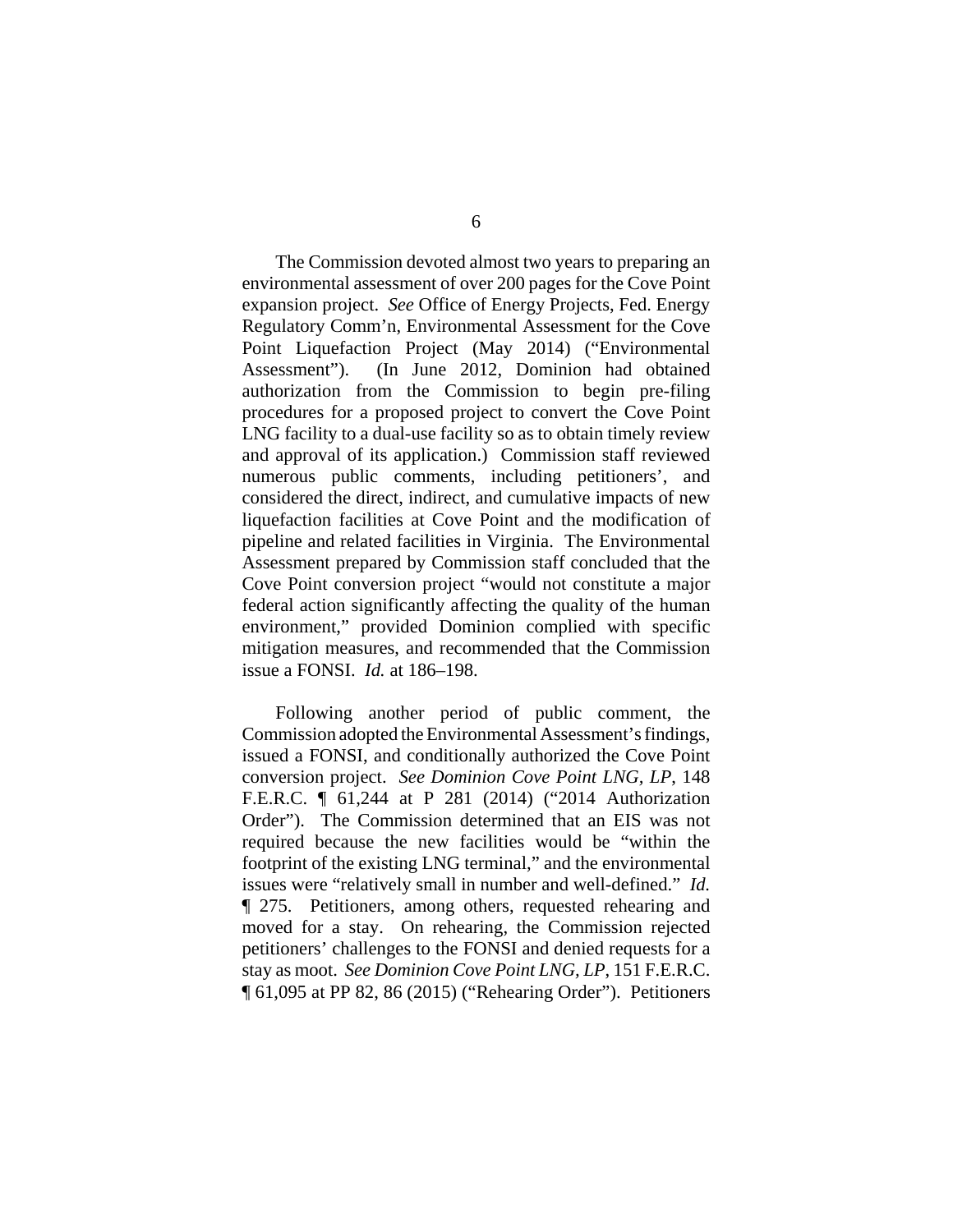petition for review of the authorization and rehearing orders; the court denied the request for an emergency stay, *see* Order, No. 15-1127 (June 12, 2015).

Meanwhile, the Commission advises, DOE conditionally granted Dominion's request for NGA § 3 authorization to export LNG through Cove Point, in 2011, to countries with which the United States has a free-trade agreement, and in 2013, to nonfree trade nations. *See* Resp't's Br. 23. DOE completed its environmental review in 2015 and conditionally approved the exports. *Id.* at 23-24; *see* Office of Fossil Energy, U.S. Dep't of Energy, Opinion and Order Denying Request for Rehearing of Order Granting Long-Term, Multi-Contract Authorization to Export Liquefied Natural Gas by Vessel from the Cove Point LNG Terminal in Calvert County, Maryland, to Non-Free Trade Agreement Nations (Dkt. No. 11-128-LNG) (Apr. 18, 2016) at 4-8.

### **II.**

Petitioners contend that the Commission, contrary to its NEPA obligations, failed to take a hard look at several possible environmental impacts that could result from the Cove Point conversion project. In their view, the Commission's review should have included the impacts of the increased domestic natural gas production that will result from the exports passing through the converted Cove Point facility, as well as the climate impact of emissions from the production, transport, and consumption of the exported natural gas. In addition, petitioners contend that the Commission failed to adequately consider several direct effects of the conversion project: the impacts of ballast water on water quality, maritime shipping on the North Atlantic right whale, and the modified Cove Point facility's operations on public safety. The Commission responds that it correctly concluded that the former are not within the scope of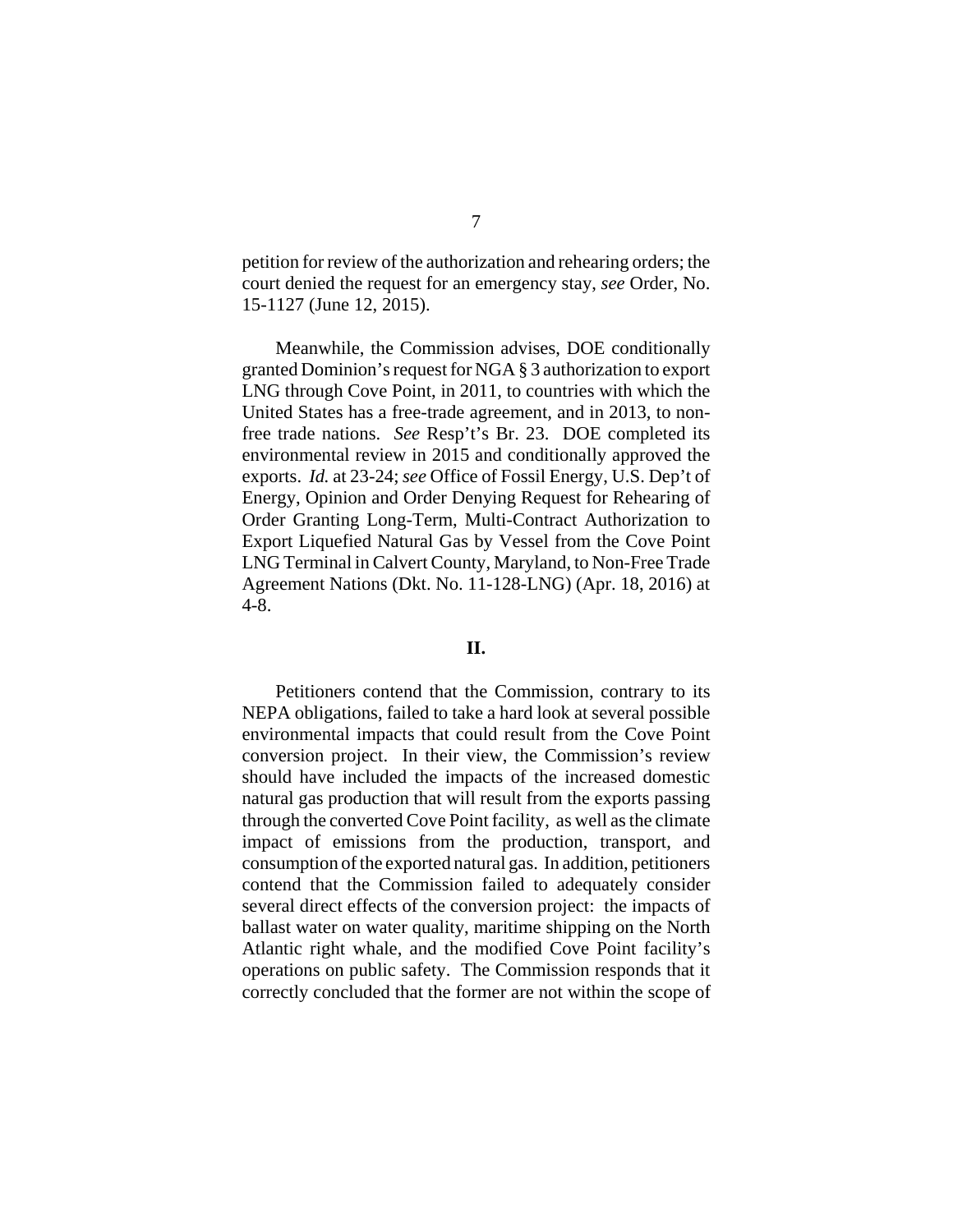NEPA because they are not reasonably foreseeable consequences of the conversion project, and that it adequately addressed the latter.

Our review of the Commission's compliance with NEPA is limited to determining whether its NEPA analysis was "arbitrary, capricious, an abuse of discretion, or otherwise not in accordance with law." *Nat'l Comm. for the New River, Inc. v. FERC*, 373 F.3d 1323, 1327 (D.C. Cir. 2004) (quoting 5 U.S.C.  $§ 706(2)(A)$ . Review is intended to ensure that the agency "t[ook] a 'hard look' at the environmental consequences before taking a major action[,]" and "adequately considered and disclosed the environmental impact of its actions . . . ." *Balt. Gas & Elec. Co. v. NRDC, Inc.*, 462 U.S. 87, 97-98 (1983). "[A]s long as the agency's decision is fully informed and wellconsidered, it is entitled to judicial deference and a reviewing court should not substitute its own policy judgment." *NRDC, Inc. v. Hodel*, 865 F.2d 288, 294 (D.C. Cir. 1988) (internal quotation omitted).

#### **A.**

Petitioners' primary contention is that the Commission unlawfully refused to consider the indirect effects that the Cove Point conversion project will have by inducing greater natural gas exports. Such exports, they maintain, will lead to increased U.S. domestic production of natural gas in areas like the Marcellus shale region in the northeast United States, which in turn will lead to increased extraction through hydraulic fracturing, pipeline development, and other activities with a substantial adverse environmental effect. Increased exports, they maintain, will result in additional greenhouse gas emissions from the production, transmission, and consumption of any newly exported natural gas, which in turn will contribute to climate change. The Commission declined to consider upstream domestic natural gas production in its NEPA review because it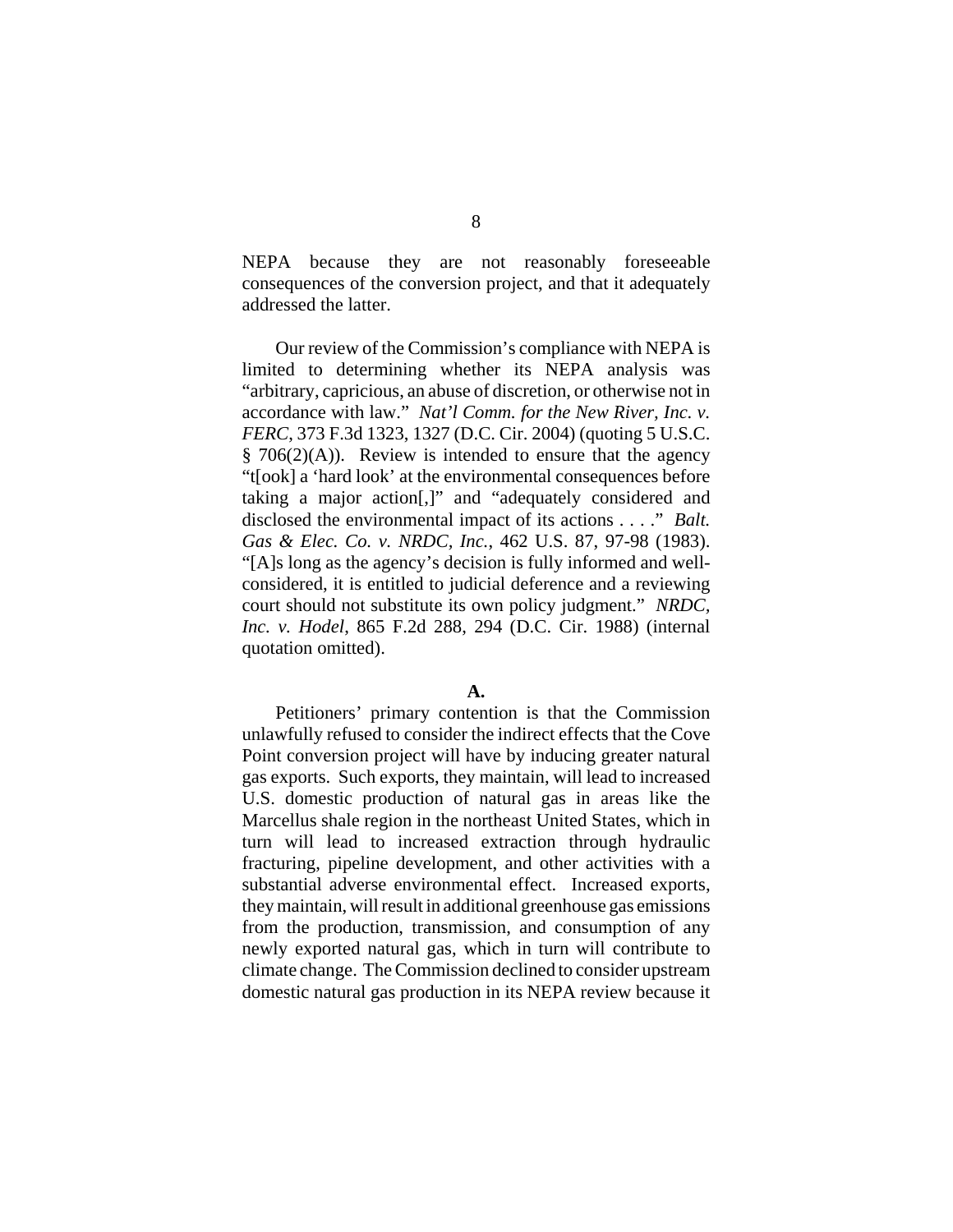was "not sufficiently causally related" to the Cove Point conversion project and was "speculative and not reasonably foreseeable[,]" and concluded "[t]he same principle holds true for potential downstream [greenhouse gas] emissions." 2014 Authorization Order, ¶¶ 228, 246.

Petitioners' contentions here are similar, if not identical, to those addressed in *Sierra Club* (*Freeport*), 2016 WL 3524262. There petitioners also contended that the Commission had failed to give adequate consideration under NEPA to the indirect effects of a different proposed LNG project, which petitioners maintained would facilitate greater LNG exports and thereby induce increased domestic gas production and prompt greater domestic reliance on coal as a fuel source. *See id*. at \*6. Looking to *Department of Transportation v. Public Citizen*, 541 U.S. 752 (2004), the court emphasized that the Commission was not required to "examine everything for which the [project] could conceivably be a but-for cause" in order to satisfy NEPA. *Sierra Club (Freeport)*, 2016 WL 3524262, at \*6 (citing *Pub. Citizen*, 541 U.S. at 767; *Village of Bensenville v. FAA*, 457 F.3d 52, 65 (D.C. Cir. 2006)). Instead, to warrant consideration under NEPA, an effect had to be "sufficiently likely to occur that a person of ordinary prudence would take it into account in reaching a decision." *Id.* (quoting *City of Shoreacres v. Waterworth*, 420 F.3d 440, 453 (5th Cir. 2005) (quoting *Sierra Club v. Marsh*, 976 F.2d 763, 767 (1st Cir. 1992))). The court held:

> [T]he Commission's NEPA analysis did not have to address the indirect effects of the anticipated *export* of natural gas . . . because [DOE], not the Commission, has sole authority to license the export of any natural gas going through the Freeport facilities. In the specific circumstances where, as here, any agency "has no ability to prevent a certain effect due to" that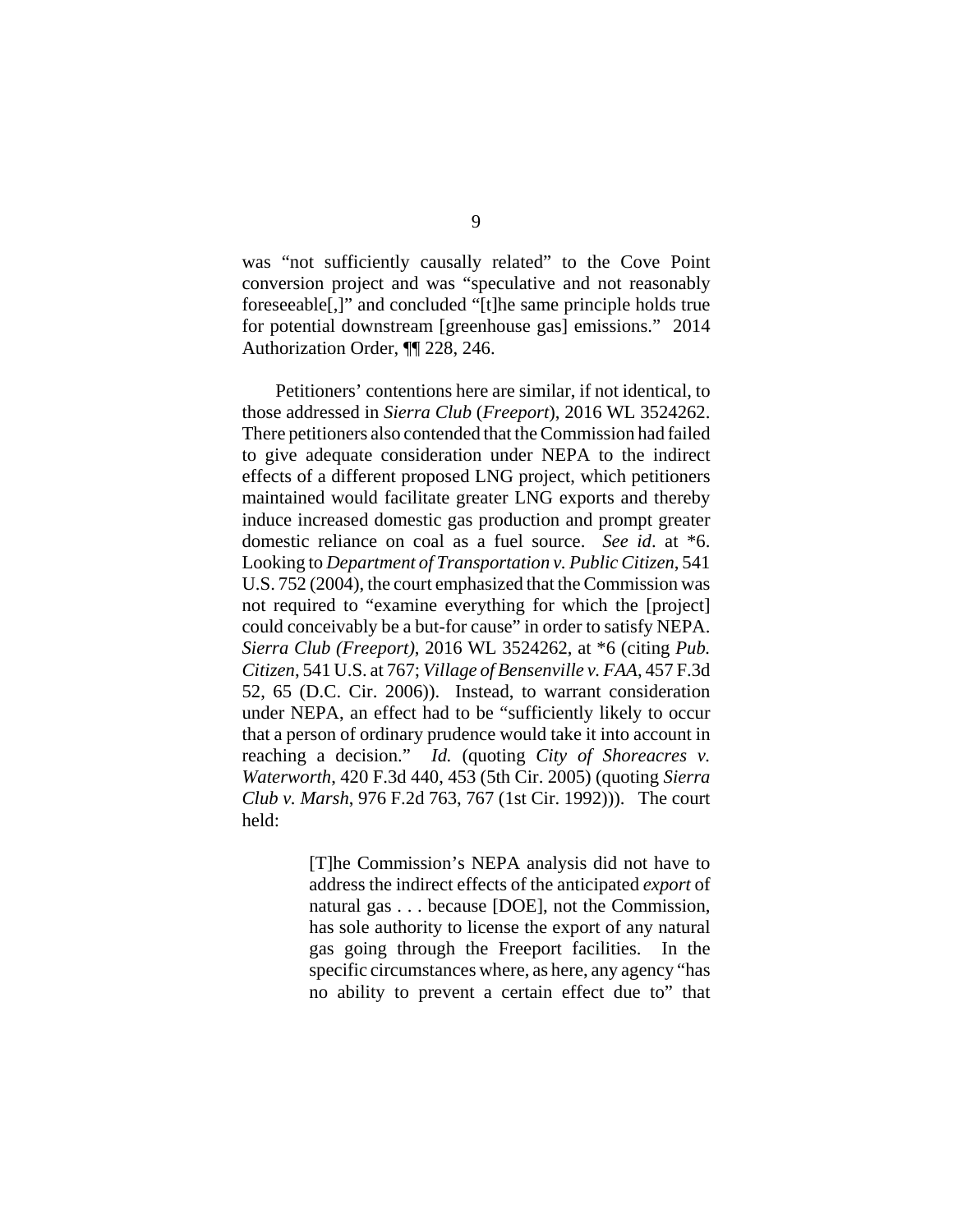agency's "limited statutory authority over the relevant action[]," then that action "cannot be considered a legally relevant 'cause' of the effect" for NEPA purposes.

*Id.* at \*7 (quoting *Pub. Citizen*, 541 U.S. at 771). The court reached the same conclusion, citing *Sierra Club (Freeport)*, in the related case of *Sierra Club v. FERC (Sabine Pass)*, No. 14- 1249, 2016 WL 3525562 (D.C. Cir. June 28, 2016), and rejected almost identical contentions regarding the indirect effects of increasing a different LNG terminal's production capacity. *See id.* at \*5-6. We do so here as well.

Petitioners' contentions regarding the indirect effect of increased exports on upstream natural gas production resemble those rejected in *Sierra Club (Freeport)* and *Sierra Club (Sabine Pass)*. And while those cases did not address whether NEPA reaches the effects of emissions arising from the transport and consumption of exported natural gas, this indirect effect similarly "cannot occur unless a greater volume of [LNG] is shipped from [Cove Point] and enters the international marketplace." *Sierra Club (Sabine Pass)*, 2016 WL 3525562, at \*5. Because "[DOE] alone has the legal authority to authorize [Dominion] to increase commodity exports of liquefied natural gas[,]" the challenged orders here too "are not the legally relevant cause of the[se] indirect effects" and "the Commission did not need to consider [them] in its NEPA review." *Id*. As in *Sierra Club (Freeport)* and *Sierra Club (Sabine Pass)*, petitioners "remain[] free to raise these issues in a challenge to the [DOE's] NEPA review of its export decision." *Id*.

One aspect of petitioners' challenge, however, does not stem from increased natural gas exports, namely the Commission's failure to use "social cost of carbon" analysis or a similar analytical tool to analyze the environmental impacts of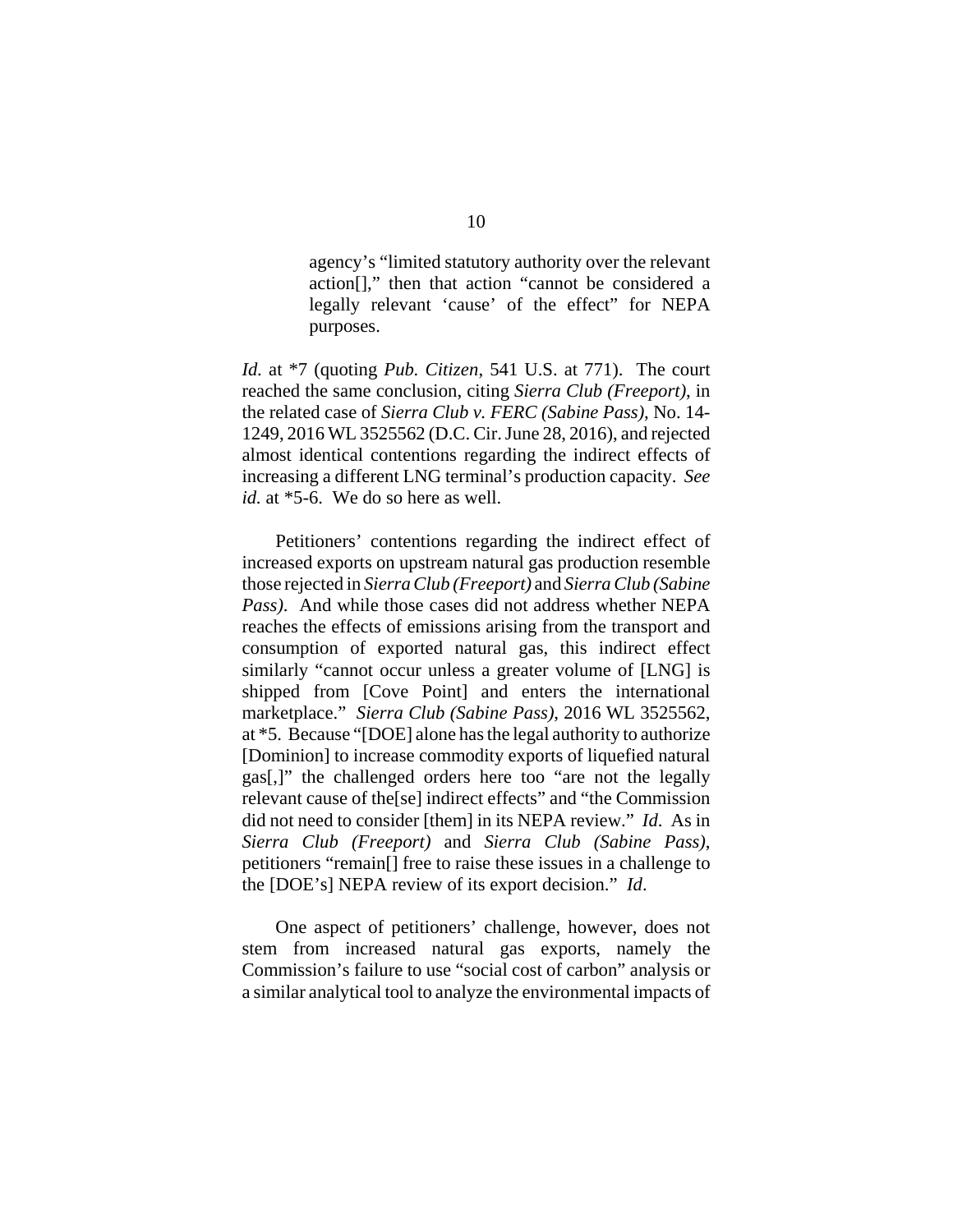greenhouse gas emissions from the construction and operation of the converted Cove Point facilities. The Commission acknowledged the availability of the "social cost of carbon" tool, but, in its opinion concluded that, "it would not be appropriate or informative to use for this project" for three reasons: the lack of consensus on the appropriate discount rate leads to "significant variation in output[,]" the tool "does not measure the actual incremental impacts of a project on the environment[,]" and "there are no established criteria identifying the monetized values that are to be considered significant for NEPA purposes." Rehearing Order, ¶ 54. Petitioners' response, that the Commission should have "present[ed] values calculated with the full range of rates" or "disclosed the limitations of the tool[,]" Pet'rs' Reply Br. 15-16, belies their contention that the Commission acted unreasonably in finding the tool inadequately accurate to warrant inclusion under NEPA. As for using other tools, the Commission observed that "there is no standard methodology to determine how a project's incremental contribution to [greenhouse gas emissions] would result in physical effects on the environment, either locally or globally." 2014 Authorization Order, ¶ 246; *see* Environmental Assessment at 171. Although petitioners take a different position, they identify no method other than the "social cost of carbon" tool that the Commission could have used. Hence, petitioners provide no reason to doubt the reasonableness of the Commission's conclusion. *See WildEarth Guardians v. Jewell*, 738 F.3d 298, 309-12 (D.C. Cir. 2013).

### **B.**

Petitioners' remaining challenges to the adequacy of the Commission's NEPA analysis are unpersuasive because, as discussed *infra*, the Commission fulfilled its NEPA obligations by adequately considering petitioners' concerns.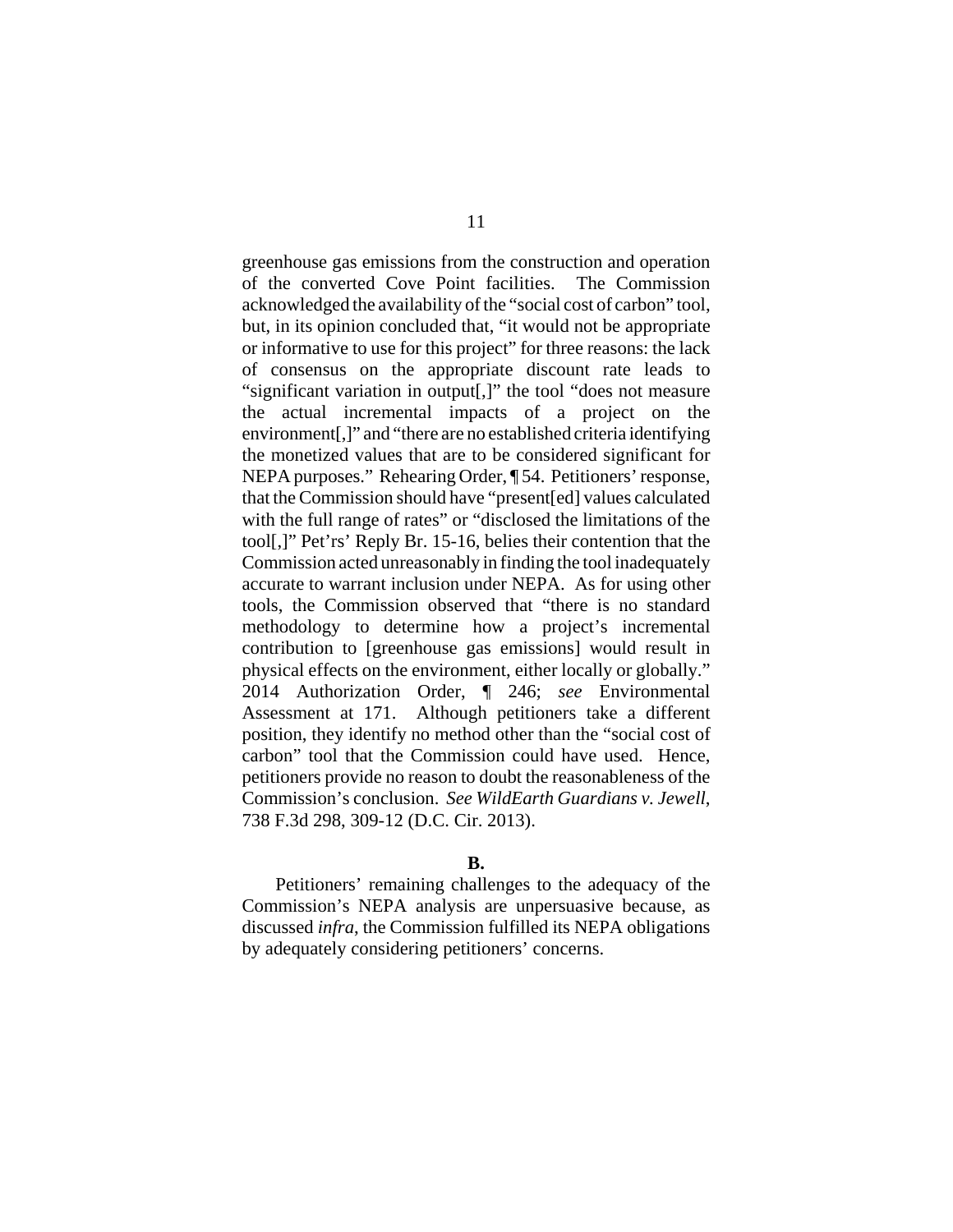**1.** Ballast Water. Petitioners contend that the Commission "arbitrarily minimized" the impact that the unloading of ballast water by maritime vessels taking on LNG at the Cove Point facility may have on local water quality, particularly through the introduction of foreign invasive species. Pet'rs' Br. 47. The Commission acknowledged these risks and concluded that "the currently-required measures for all ships entering U.S. waters, including offshore ballast water exchange, provide best management practices to minimize risks from invasive species and contamination from non-U.S. ports" and that "new rules and discharge standards approved by the Coast Guard would further minimize" these risks. 2014 Authorization Order, ¶ 128; *see*  Rehearing Order, ¶ 72; Environmental Assessment at 53-54.

Petitioners object that the new Coast Guard regulations will not be in effect by the time the conversion project is complete. *See* Pet'rs' Br. 47-48. Citing expert opinion, they note that existing measures are "limited in [] ability to reduce the risk of ballast water invasive species" and that the introduction of such species could pose substantial risks to the local ecosystem as well as the operation of a nearby nuclear power plant. *Id*. at 48 (quoting Letter from Dr. Mario Tamburri, Dir., Mar. Envtl. Research Ctr., Research Professor, Chesapeake Biological Lab. UMCES (June 2, 2014) at 2). The Commission recognized the timeline for implementing the new Coast Guard regulations and concluded that existing measures are adequate, explaining that "[w]hether the regulations are updated in 2016 or at some point in the future, Dominion's operators will be subject to the most recent regulations" and that, particularly as "Maryland does not currently require more stringent standards than the federal ballast water program, the Commission has no grounds to presume the established regulations are not satisfactory . . . ." Rehearing Order, ¶¶ 72-74. The Commission acknowledged Dr. Tamburri's analysis and found unfeasible the onshore ballast water collection and treatment process he recommended because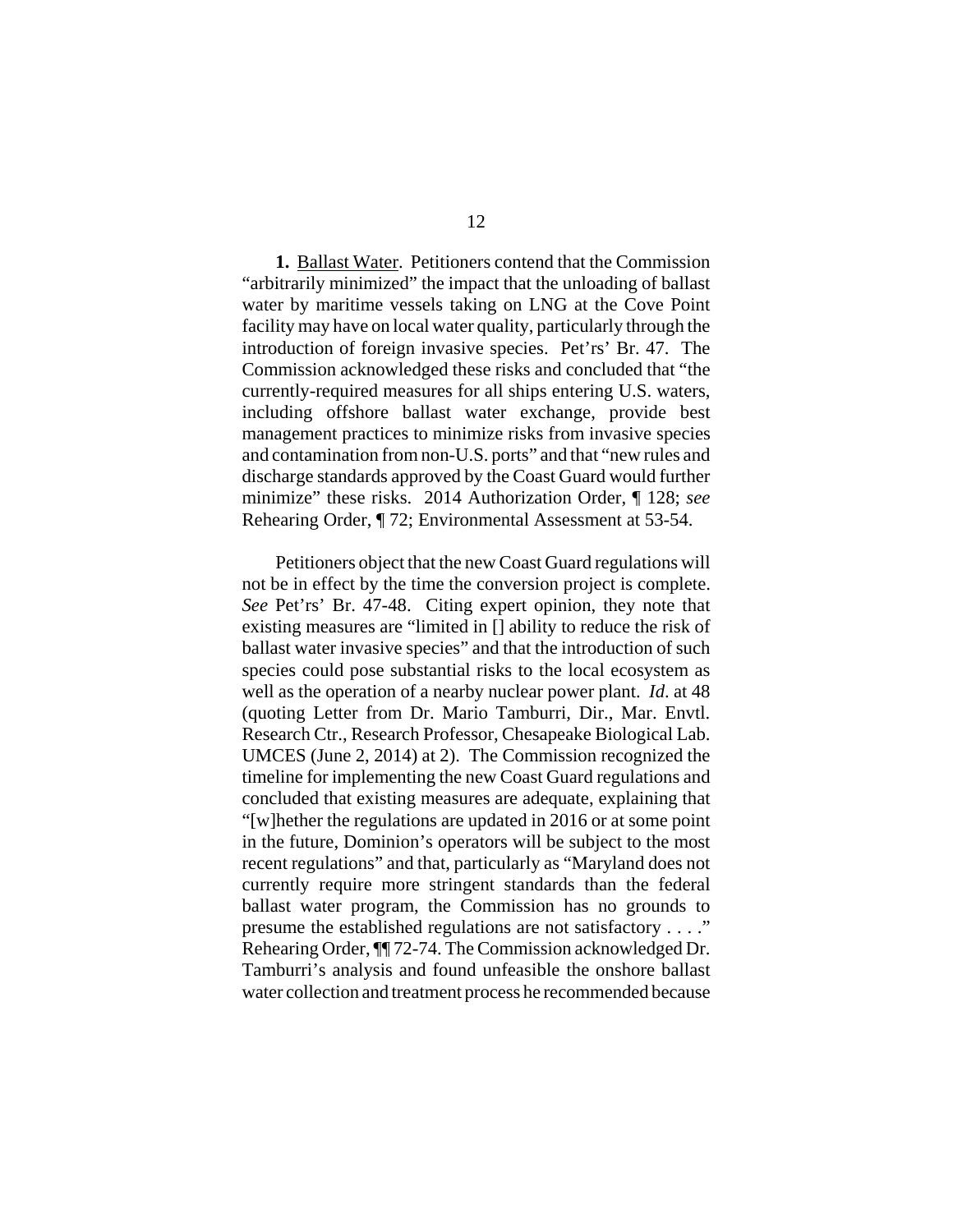Dominion "does not own or control the LNG carriers visiting the terminal" and thus cannot "requir[e] adaptations to the vessels to allow for pumping ballast water into an onshore system[,]" among other reasons. 2014 Authorization Order, ¶¶ 126, 130.

Petitioners, in their Reply Brief, criticize an analysis by a Maryland state agency that the Commission cited in authorizing the conversion project for failing to take account of the difference in ballast water effects that vessels receiving as opposed to unloading LNG are likely to have. The Environmental Assessment, however, described that "[d]uring the LNG transfer process, LNG ships would discharge ballast water . . . ." Environmental Assessment at 53. On rehearing, the Commission made clear that it did not rely solely on that state agency's analysis in reaching its conclusion. *See* Rehearing Order, ¶ 72.

To the extent petitioners view the Commission's statement that "[i]t is outside of [its] jurisdiction and expertise to promulgate regulations or invent best management practices regarding ballast water exchange and invasive species control[,]" *id*., ¶ 74, to be an abdication of responsibility, *see* Pet'rs' Br. 49-50, we disagree. Rather, it represents the Commission's reasonable assessment that having "fairly evaluated" possible environmental impacts of ballast water, it had "no grounds" for requiring more stringent conditions than those required by the Coast Guard and the state of Maryland. Rehearing Order, ¶ 74. The cases cited by petitioners are distinguishable because the agencies deferred to another agency's assessment without independently evaluating the relevant impacts. *See Del. Dep't of Nat. Res. & Envtl. Control v. EPA*, 785 F.3d 1, 16 (D.C. Cir. 2015); *New York v. Nuclear Regulatory Comm'n*, 681 F.3d 471, 481 (D.C. Cir. 2012).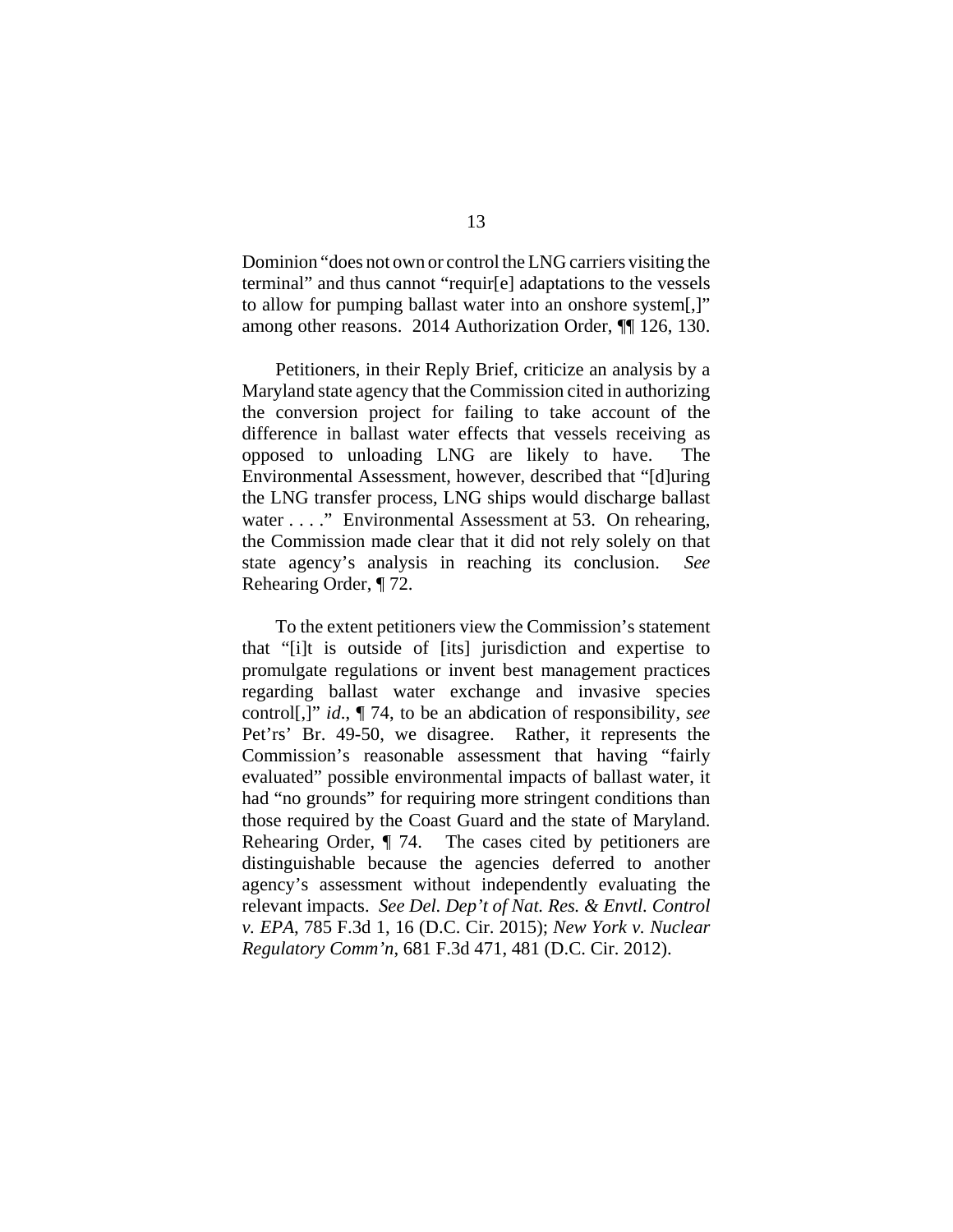**2.** North Atlantic Right Whale. Petitioners also contend that the Commission "refused to analyze," Pet'rs' Br. 50, the possible impact of maritime traffic on the North Atlantic right whale, which petitioners characterize as "so critically endangered that the loss of even one individual could threaten the recovery of the entire population." *Id.* But the Commission acknowledged the threat that maritime traffic can pose to such creatures and concluded that the Cove Point conversion project did not affect those risks because the Commission was not authorizing any maritime traffic over previously authorized levels already addressed by existing mitigation measures. *See* Rehearing Order, ¶¶ 75-78; 2014 Authorization Order, ¶ 142; Environmental Assessment at 71-72.

Petitioners criticize the Commission — as well as the National Oceanic and Atmospheric Administration ("NOAA") with which it consulted — for relying on a 2007 study prepared in connection with prior Cove Point authorizations. They maintain the study is outdated and does not reflect subsequent changes, including maritime traffic and coastal development, and that the Commission should have supplemented the study. On rehearing, the Commission stated its "staff and NOAA, during the informal consultation process, reviewed the previous extensive analyses for past Cove Point projects," namely, the 2006 expansion project and the 2009 pier reenforcement project. Rehearing Order, ¶ 76. They "did not find a significant difference in the type of impacts and available mitigation measures associated with the project that would necessitate a change in the previous determination of effect for the North Atlantic right whale." *Id.* NEPA regulations encourage "tiering" of environmental studies where they address the same subject. *See* 40 C.F.R. § 1502.20. Further, the Commission concluded that its earlier analysis "adequately characterizes the threat of impact on the North Atlantic right whale" from changes in climate and development, and that "in the review of future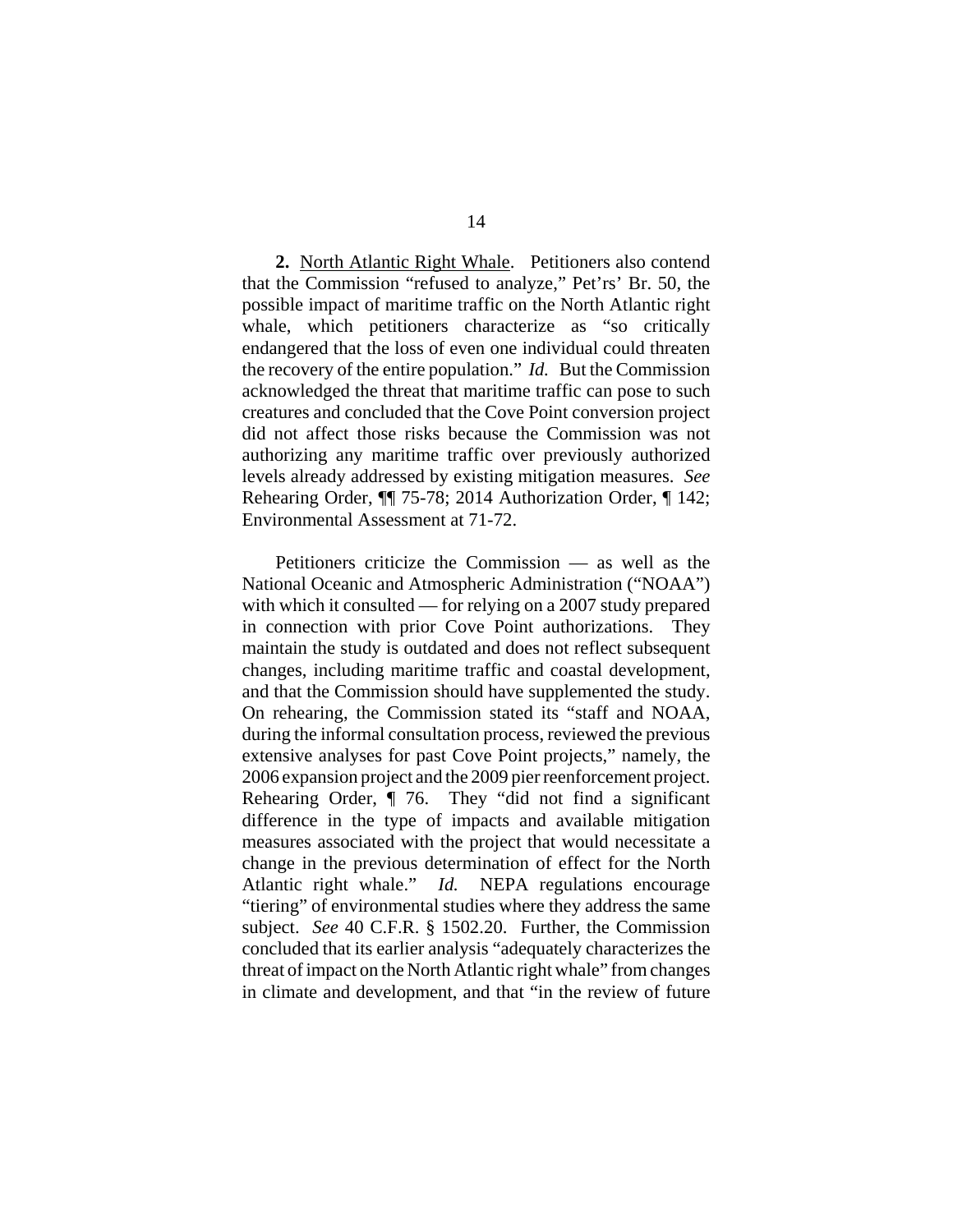threats . . . NOAA will direct appropriate measures to protect the species" with which Dominion would be obligated to comply. Rehearing Order, ¶ 78. Petitioners point to nothing to question the reasonableness of the Commission's conclusion that its earlier analyses sufficiently anticipated the changes they identified and remain adequate to address the risks to the North Atlantic right whale. The Commission, thus, did not act arbitrarily and capriciously in relying on them. *See Theodore Roosevelt Conservation P'ship v. Salazar*, 616 F.3d 497, 510-12 (D.C. Cir. 2010).

**3**. Public Safety. Petitioners further contend that the Commission failed to adequately consider several threats to public safety, including the intensity of the impact that a catastrophic incident might have given what petitioners view as an under-sized footprint for the Cove Point facility and its proximity to nearby residences. For its part, the Commission discussed public safety concerns at length and made its conditional authorization subject to several safety-related conditions, including compliance with relevant federal, state, and local requirements and coordinating with relevant agencies. *See* 2014 Authorization Order, ¶¶ 184-217; Rehearing Order, ¶¶ 66-69; Environmental Assessment at 123-59.

Petitioners' primary public safety-related concern is that the Commission failed to adequately account for the fact that the Cove Point facility will handle dangerous chemicals on what petitioners view as a small footprint proximate to residential areas, which they maintain amplifies the possible effects of any safety incident. The Commission acknowledged public safety concerns because "toxic and flammable chemicals would be trucked to and from the facility[,]" "LNG storage tanks . . . are a safety hazard to nearby homes in the event of a . . . rupture[,]" and "the evacuation route is adjacent to the facility[,]" and identified various safety measures addressing each. 2014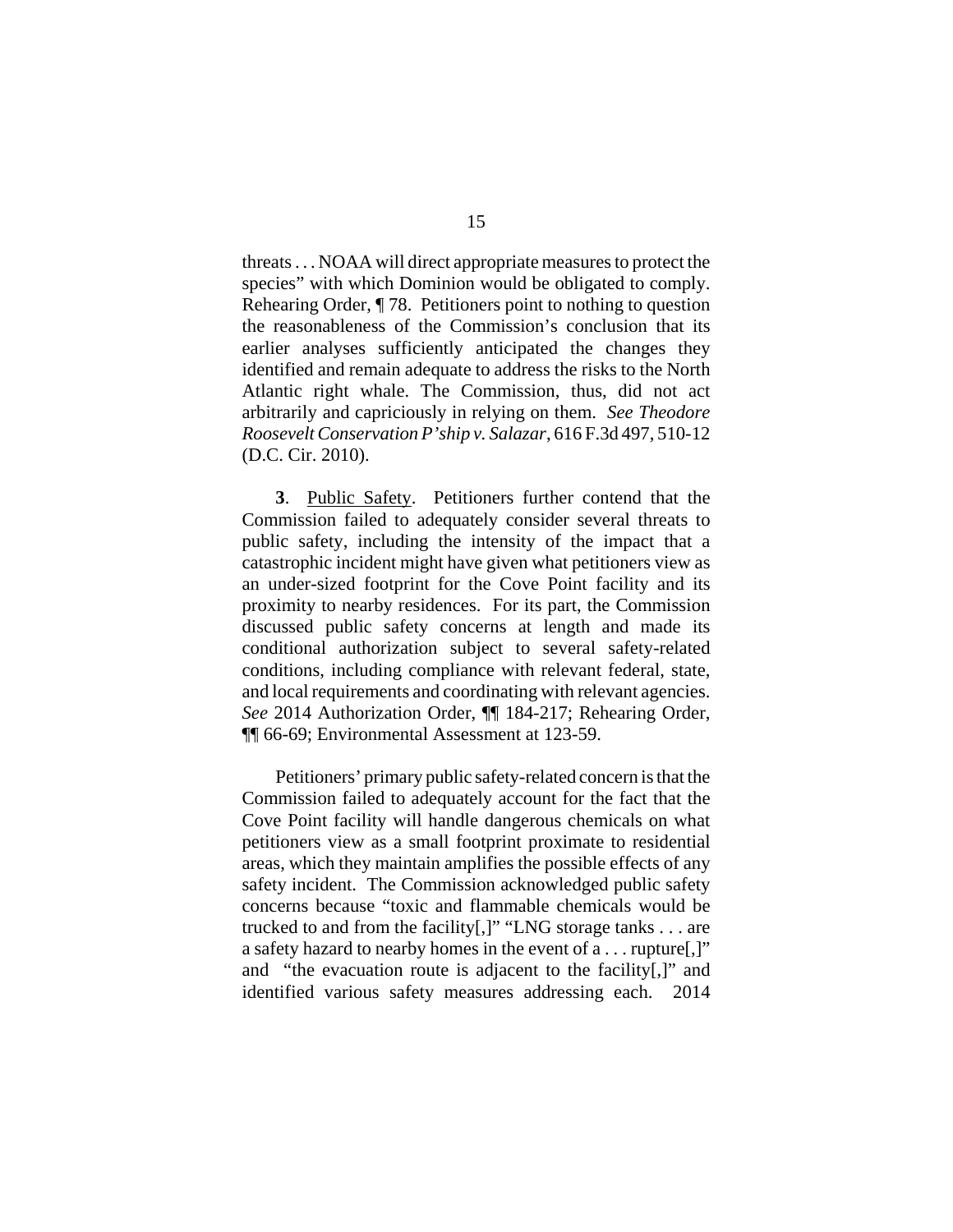Authorization Order, ¶¶ 200, 205-06. The Environmental Assessment included a detailed overview of the facility and its environs, noting the Cove Point facilities would be "situated within a 131-acre area . . . located within an approximately 1,017-acre parcel owned by [Dominion]." Environmental Assessment at 3. Petitioners fail to provide support for their assertion that the disparity between Cove Point's footprint-tofacility ratio and that of other, less densely occupied facilities impacts public safety as would show that the Commission failed adequately to identify and consider public safety issues.

Petitioners object that the Commission's repeated assurances that the Cove Point LNG facility would comply with federal and local standards and coordinate with appropriate authorities constitutes an abdication of its responsibility to conduct an independent public safety evaluation. As evidence, petitioners refer to a September 2014 news article and several affidavits from local residents attached to petitioners' brief to establish Article III standing. But the court's review is limited to the administrative record before the agency at the time of its decision. *See James Madison Ltd. v. Ludwig*, 82 F.3d 1085, 1095-96 (D.C. Cir. 1996). Regardless, as noted, the Commission conducted an extensive independent review of safety considerations; the opinions and standards of – and Dominion's future coordination with – federal and local authorities were one reasonable component.

Finally, amici's identification of additional possible environmental impacts they claim were not adequately considered by the Commission are not properly before the court. *See Eldred v. Reno*, 239 F.3d 372, 378 (D.C. Cir. 2001), *aff'd*, *on other grounds*, 537 U.S. 186 (2003); *see also* 16AA Wright, Miller, & Cooper, Federal Practice and Procedure § 3975.1 & n.4 (4th ed. Apr. 2016).